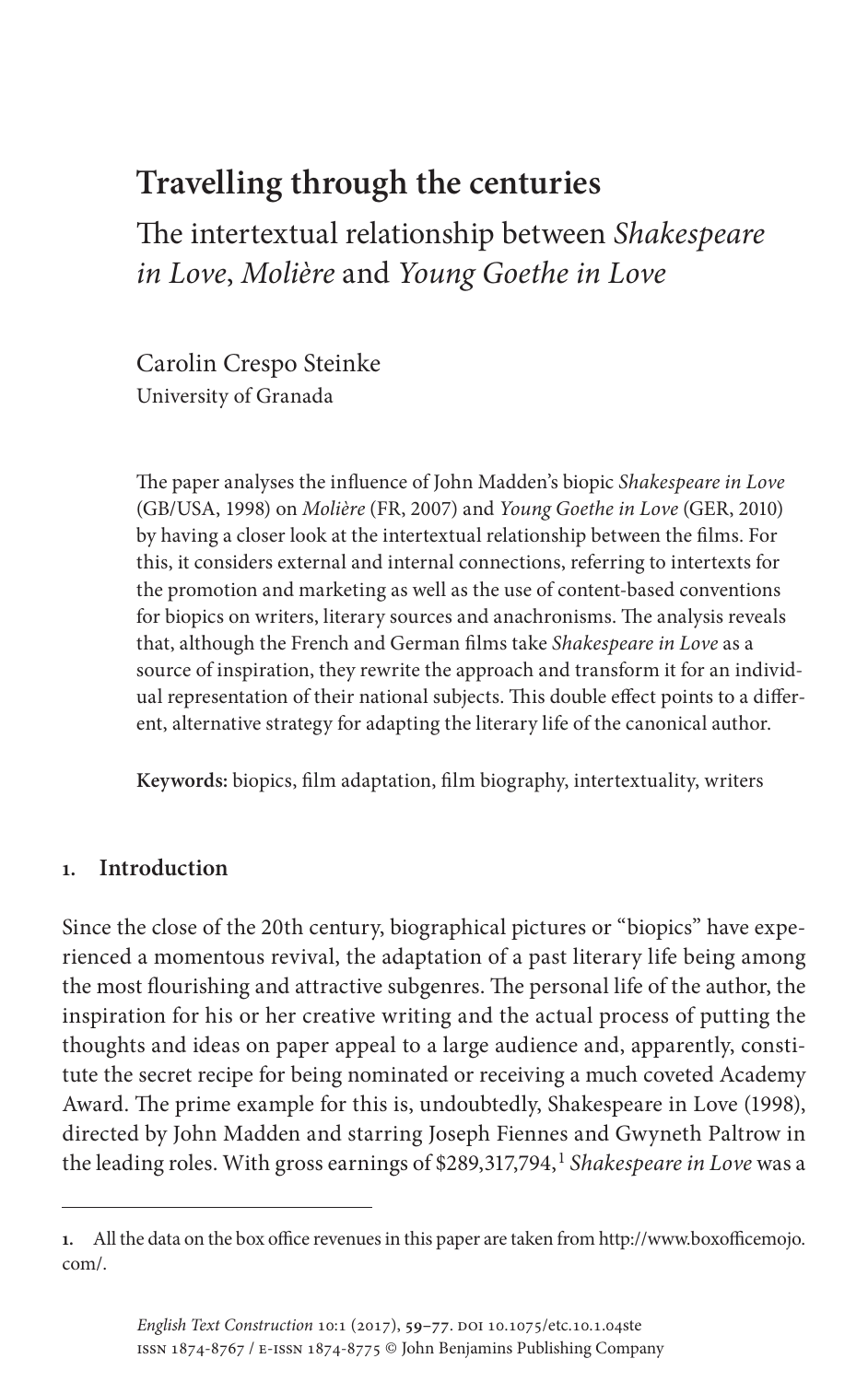great box-office success and winner of seven Oscars, including one for Best Picture and Best Screenplay, among many other prestigious awards. Andrew Higson at[tributes this e](#page-17-1)xceptional outcome to the fact that the film "could work at two levels simultaneously", for it was "'a literate crowd pleaser', tapping very successfully into popular romantic culture, but also […] engaging with literary culture in various ways" (Higson 2013: 109).

With this double "crowd [pleasing" cha](#page-17-1)racter, *Shakespeare in Love* is one out of a total of sixteen British and American film biographies on English male and female writers that were produced in the 1990s and 2000s and that share a series of characteristics, as highlighted by Higson (2013). Though the list includes other famous writers such as Virgina Woolf (*The Hours*), Jane Austen (*Becoming Jane*) or John Keats (*Bright Star*), it is the life of Shakespeare that attracted by far the largest audience.

The extreme success of the cinematic recreation and fictionalisation of William Shake[speare's lost years in L](#page-17-2)ondon may be one of the reasons for the high number of academic contributions generated since the release of Madden's biopic at the very end of the 20th century (see, e.g., Lehmann 200[2; Davis &](#page-17-3) [Womack](#page-17-4) 2004; [Lanier](#page-17-4) [2007; Freeman](#page-17-5) Loftis 2011). Still, there is something else about the Bard's filmic life that has incited great interest among scholars and that makes it stand out among other literary biopics: its intertextuality (see, e.g., Klett 2001; Jiménez Aguilar 2013; Franssen 2014). The film is characterised by an extensive intercon[nection between different texts, wh](#page-17-6)ich not only underlines Shakespeare's own artistic talent and "strategy" – the rewriting of [pre-existing](#page-17-7) sources – but also its inspirational power for postmillennial biopics. One example of this can be found in Cano López & García-Periago's (2008) study which analyses the beginning, middle and end of *Shakespeare in Love* and *Becoming Jane* (2007) and identifies similarities in terms of content and visual depiction.

<span id="page-1-0"></span>The present paper takes up this notion of intertextual inspiration by way of Madden's biopic and explores i[n wh](#page-18-0)i[ch](#page-1-0) way two other cinematic portrayals of national literary representatives from the 17th and 18th century respond to it: *Molière*, a.k.a. *Le Comédien malgré lui* (dir. Laurent Tirard, FR, 2007) and *Young*  Goethe in Love [\(dir. P](#page-17-0)hilipp Stölzl, GER, 2010).<sup>2</sup> Though both films failed to achieve

**<sup>2.</sup>** *Shakespeare in Love* (1998) was cowritten by Tom Stoppard and Marc Norman, who coproduced the movie together with David Parfitt, Donna Gigliotti, Edward Zwick, and Harvey Weinstein. The director of *Molière*, Laurent Tirard, was assisted by Laurent Sivot and the script was co-authored by Tirard, Fanny Valette, Grégoire Vigneron and Jean-Claude Jay, with Marc Missonier, Olivier Delbosc and Christine de Jekel acting as producers. *Young Goethe in Love* was co-written by Philipp Stölzl, Alexander Dydyna, and Christophe Müller, who also coproduced it together with Helga Sasse.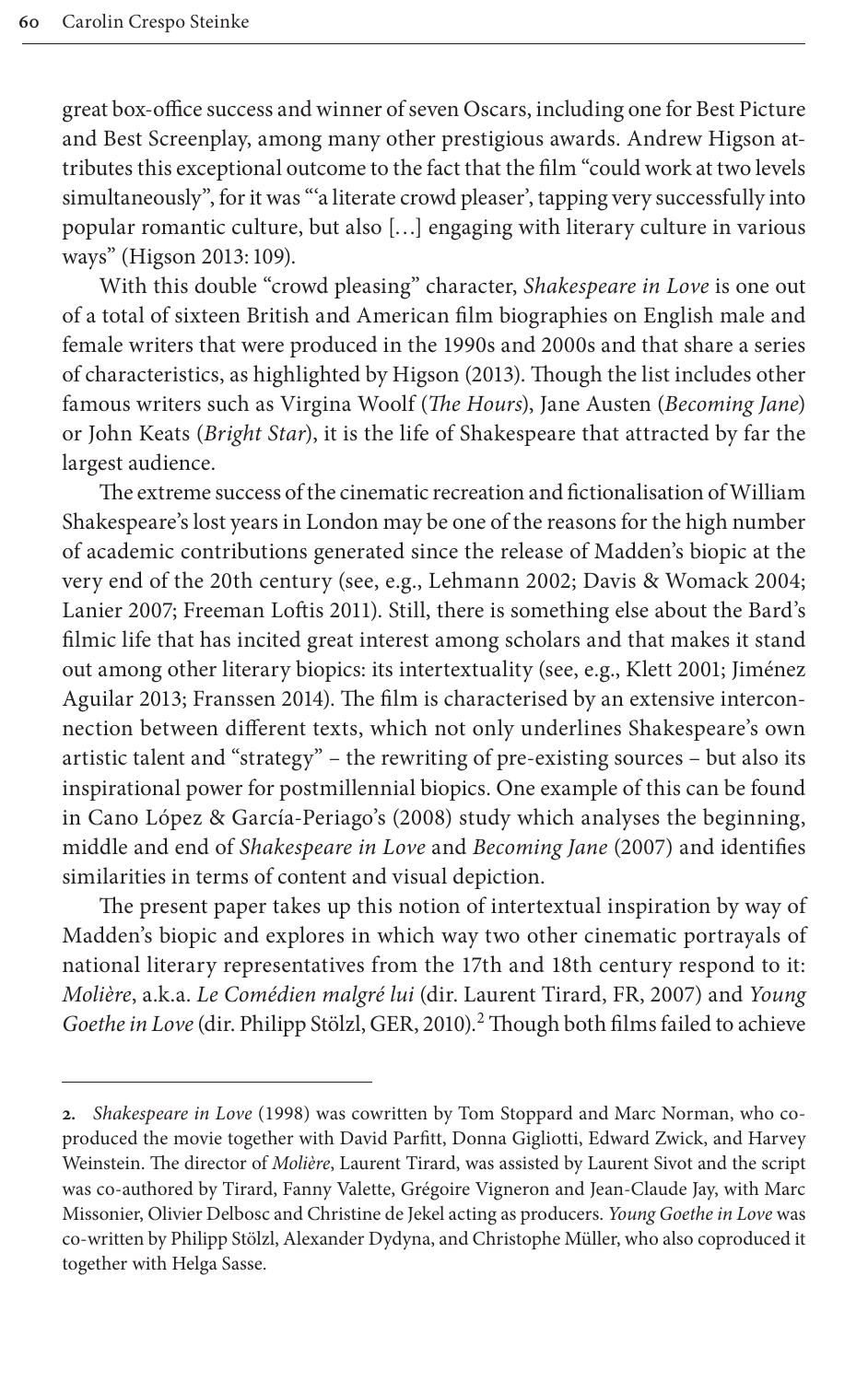their predecessor's success at the box office, $3$  they do constitute interesting examples of intertextual relationships which point to a different, alternative strategy for adapting a literary life – especially that of a canonical author – for today's screen audiences. Hence, this article's aim is to show where and how exactly the connection to *Shakespeare in Love* manifests itself in the French and German biopics. In order to do so, it will consider three aspects of intertextuality. First, it will have a closer look at "external" intertexts for the promotion and marketing of the films, most importantly the film posters' layout. Second, it will focus on two types of "internal" intertexts. Here, the aforementioned conventions for Brit-lit biopics, determined by Higson, come into play as seen from a content-based perspective. This begs the question to what extent the biopics meet these codes and, therefore, create a generic interconnection and recognition. Third, the analysis will focus on the use of intertextuality within each of the films, referring to literary sources as well as anachronisms. For reasons of space it is not possible to analyse these aspects in great depth. However, the article intends to highlight how, through the intertextual connections to *Shakespeare in Love*, *Molière* and *Young Goethe in Love* achieve a double effect: they suggest a similar, modern strategy of literary representation, creating a closer relationship between canonical author and audience; and simultaneously, they individually adapt and rewrite the same strategy so as to shed a different light on their national subjects.

## **2. Intertextuality**

The concept of intertextuality, which is "key to textual intelligibility" (Aragay 2005: 21), enables us to analyse the outer and inner relationship(s) between differ[ent texts. Apart from](#page-18-1) construing "text" in a broad sense that goes beyond the initial application to literature, film adaptations – including biopics – are not one-sided *from-to* products but engage in a dialogue with a variety of sources, as highlighted by Robert Stam (2000) in his notion of intertextual dialogism[. In S](#page-18-2)tam's view, film adaptations are "caught up in the ongoing whirl of intertextual reference and transformation, of texts generating other texts in an endless process of recycling, transformation, and transmutation, with no [clear](#page-18-3) point of origin" (2000:66). Rodríguez-Martín, who applies this concept to the analysis of *Psycho* (1960), points to the dialogue's bidirectional character because in the "dialogic process", which is automatically created, "both texts influence each other" (2013: 174). Since the turn of the millennium, this idea of alteration and rewriting is increasingly recognised

**<sup>3.</sup>** At the time of writing *Molière* had brought in worldwide grosses of \$10,878,867; *Young Goethe in Love* only \$5,788,728.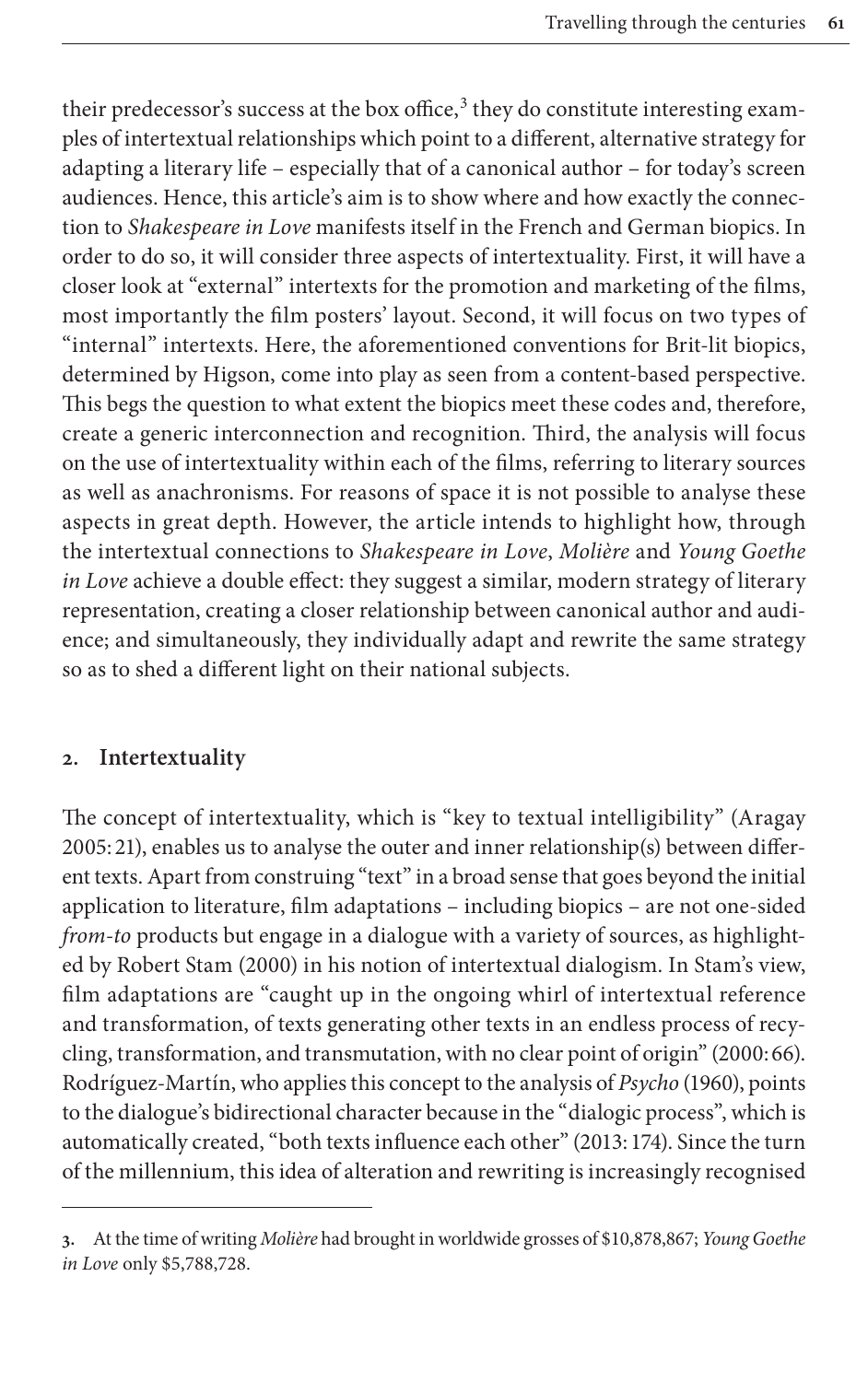in film adaptation studies. Elliott, f[or inst](#page-17-8)ance, [stresses the importanc](#page-17-9)e of a transformative model or process when talking about adaptations, meaning that film and novel mutually metamorphose each other (2003: 229). Aragay & López (2005: 201) emphasise that,

> [s]tarting off from Julia Kristeva's concept of intertextuality, derived from Mikhail Bakhtin's notion of dialogism […] adaptation is a prime instance of cultural recycling, a process which radically undermines any linear, diachronic understanding of cultural history, proposing instead a synergetic, synchronic view of the mutual inf(l)ection between 'source' and adaptation(s).

[Intentionally](#page-18-4) using an intertext not only suggests taking up a pre-existing text but, furthermore, revisiting and remodelling it, which always implies change. Finally, Pardo García (2005: 238) draws special attention to the impact of texts, here adaptations, when stating that

> [...] an adaptation is not only influenced by previous adaptations of the same text, which act as a sort of repository of images, motifs and themes, but also by contemporary adaptations of different texts which share a certain approach to adaptation, both visual and ideological, and are therefore also repositories of images, motifs or themes.

These notions are particularly interesting for the present analysis. As will be shown, the selected biopics, by taking different sources and spinning an extensive intertextual web, transform their subjects and incite a new response to their canonical personae, to the writing and, not to forget, to the audience. *Molière* and *Young Goethe in Love*, by orienting themselves towards a 'contemporary adaptation', adopt the perspective of *Shakespeare in Love* and, simultaneously, contribute to the 'repository' of future biopics on writers.

## **3. Promoting the biopic**

The promotion and marketing of a film is crucial to attract moviegoers, providing as it does information on aspects such as film production, film genre and, to a certain extent, film content. Ideally, a successful marketing campaign draws in more than just the usual suspects.

When we consider how *Molière* and *Young Goethe in Love* were advertised, several elements are worth noting, first and foremost the film posters' layout and mood. Both the French and the German poster portray the male and female protagonists, highlighting the romantic aspects of the writer's life, as in the case of *Shakespeare in Love* whose poster features the lovers almost, tenderly, touching.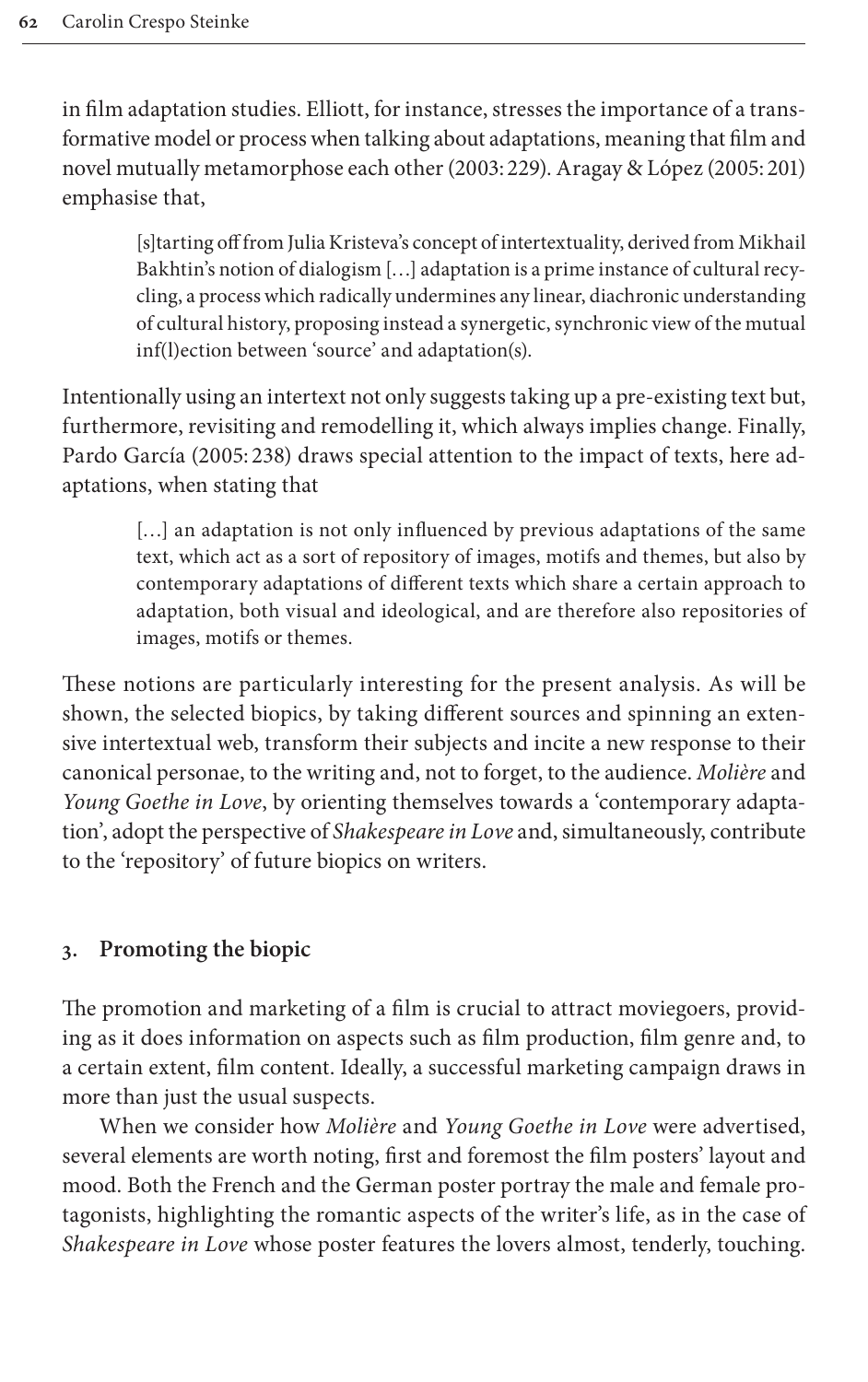Whereas the poster for *Molière* divides the image into two and depicts the lovers independently of one another, *Young Goethe in Love* chooses the film's most romantic and passionate scene: the lovers kissing for the first time in the rain. This is perhaps less surprising, given that the films are promoted as romantic comedies, as their trailers also indicate. Nevertheless, the inclusion of a tag line as in *Shakespeare in Love* goes even further. *Molière* turns "Love is the only inspiration" into "True love has no script", while for the promotion of *Young Goethe in Love* a quote from the author himself, taken from his *Torquato Tasso*, is used: "Love grants i[n](#page-4-0) a moment what toil can hardly achieve in an age". A Swedish film poster creates an even more direct and explicit connection to the famous British/American counterpart by extolling *Molière* as a "c[omedy for eve](#page-18-2)rybody who adored *Shakespeare in Love*"4 (translation mine).

In the same spirit, director Philipp Stölzl, when asked in an interview with the German newspaper *Thüringer Allgemeine* (Oßwald 2010:§16) whether he considers his film the German response to the Oscar-winning precursor, replied:

> *Shakespeare in Love* was definitely an example for us because it works in a similar way. The viewer encounters a fictitious story with an extremely handsome Shakespeare who represents a fiery film hero – I doubt this matches the real William. The movie approaches this great literary icon in a fresh and sensual way, addressing a broad audience that wants to be entertained. (translation mine)

[A striking parallel is also the translation of the original tit](https://www.cinematerial.com/movies/moliere-i796335/p/cdqac7sg.)les. The German biopic's title *Goethe!* has been transformed into practically the same English wording (Young Goethe in Love), including young to indicate the author's age – an important detail for attracting the desired target group, as we will see. Moreover, the German poster for the French biopic leads the audience to expect a film about "the love adventures of Mr Molière" (*Die Liebesabenteuer des Herrn Molière*), emphasising above all the film's romantic aspect.

<span id="page-4-0"></span>As we can see, both films – released nine and twelve years after Madden's Shakespeare biopic – play with the recognition that the latter accrued and in the case of Stölzl's biopic even openly refers to it as a source of inspiration. To increase audiences, marketing strategies deliberately create parallels to attract viewers that liked a film, and hence, should be tempted to watch similar films. It is little wonder, then, that the paratexts of *Molière* and *Young Goethe in Love* include a series of open and hidden allusions to *Shakespeare in Love* meant to create recognition even before we get to the films proper.

**<sup>4.</sup>** See https://www.cinematerial.com/movies/moliere-i796335/p/cdqac7sg.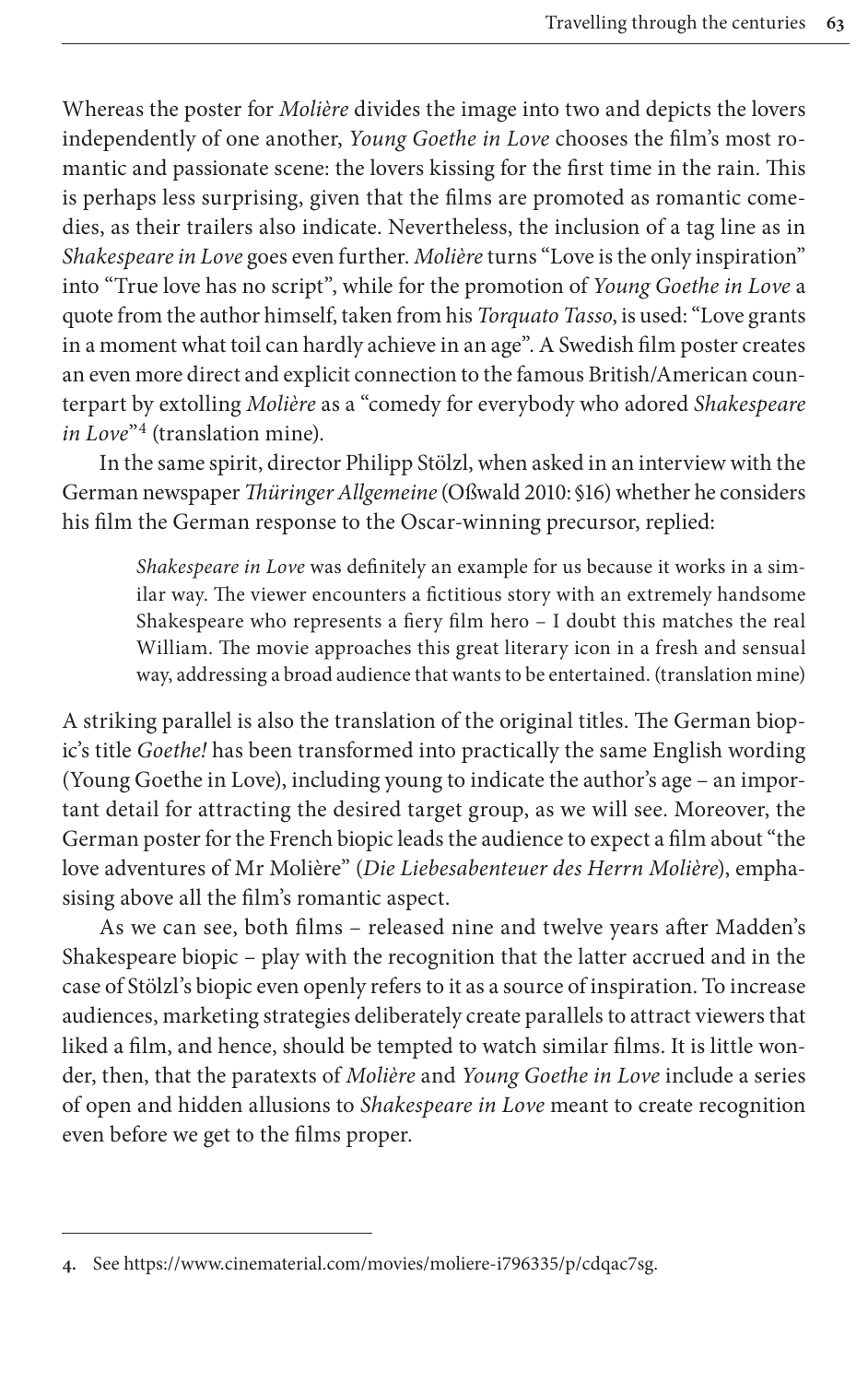#### **4. Conventi[ons for Brit-li](#page-17-1)t biopics**

How do these allusions then become manifest from "within"? In his article "Brit-lit biopics, 1990–2010", Higson (2013) establishes a list of film biographies, produced during this period, that deal with the life of sixteen British and American writers and share some typical conventions. By doing so, he defines literary biopics in greater detail, lending them a generic framework. [Molière and](#page-16-0) Goethe belong to a different film market within which they are characterised by their own national backgrounds, but since they follow specific generic features and, consequently, a well-known pattern, they create an intertextual bond. As Agger (1999: §5) states, "[g]enre, cultural traditions, and national and international relations constitute a broader notion of intertextuality which is practically indispensable in the interpretation of works' significant relational features and the traditions to which they belong". Therefore, we will now look at how the three selected films fulfil Higson's criteria, assuming all along that *Shakespeare in Love* is a typical Brit-lit biopic.

Having considered some of the marketing strategies above, the first conven[tion co](#page-17-1)mes as no surprise: Brit-lit biopics "tend to adopt a romantic vision of key moments in the life of a writer" and refer to a social experience, namely a romance, as stimulator for the author's fiction, as "fountainhead of the [creat](#page-18-3)ive process" (Higson 2013: 109). The audience meets a young author who experiences a young love usually subject to difficulties and obstacles, e.g. illness or social conventions; consequently, a tragic or unfortunate ending is very likely to happen (2013: 109). In *Shakespeare in Love*, *Molière* and *Young Goethe in Love*, the three – relatively – young authors (according to the opening credits, Shakespeare may be in his late twenties, Molière is probably twenty-two, and Goethe twenty-three) find their inspiration when encountering their muses. Both William Shakespeare and Jean-Baptiste Poquelin, alias Molière, suffer from writer's block until they meet or remember their loves, Viola de Lesseps and Elmire Jourdain. Johann von Goethe, on the other hand, manages to finish and tries to publish his *Götz von Berlichingen*; however, it is only after making the acquaintance of Charlotte "Lotte" Buff, that he is launched on the road to success.

The romances certainly have inauspicious beginnings. Viola, as the daughter of a wealthy merchant, is promised and later on married to Lord Wessex, an impoverished nobleman. Her status is the complete opposite of Shakespeare's, who, as a poor playwright, lives under the pressure to create a new and audiencewinning play. Molière is no luckier: hired by the rich bourgeois Monsieur Jourdain as creative mentor in the conquest of an aristocrat's heart, he falls in love with Jourdain's wife Elmire. Although the couple is engaged in a passionless marriage, Elmire is committed to her social class and place. Goethe and Lotte, in contrast, are not separated by social convention, and at first it seems that their love has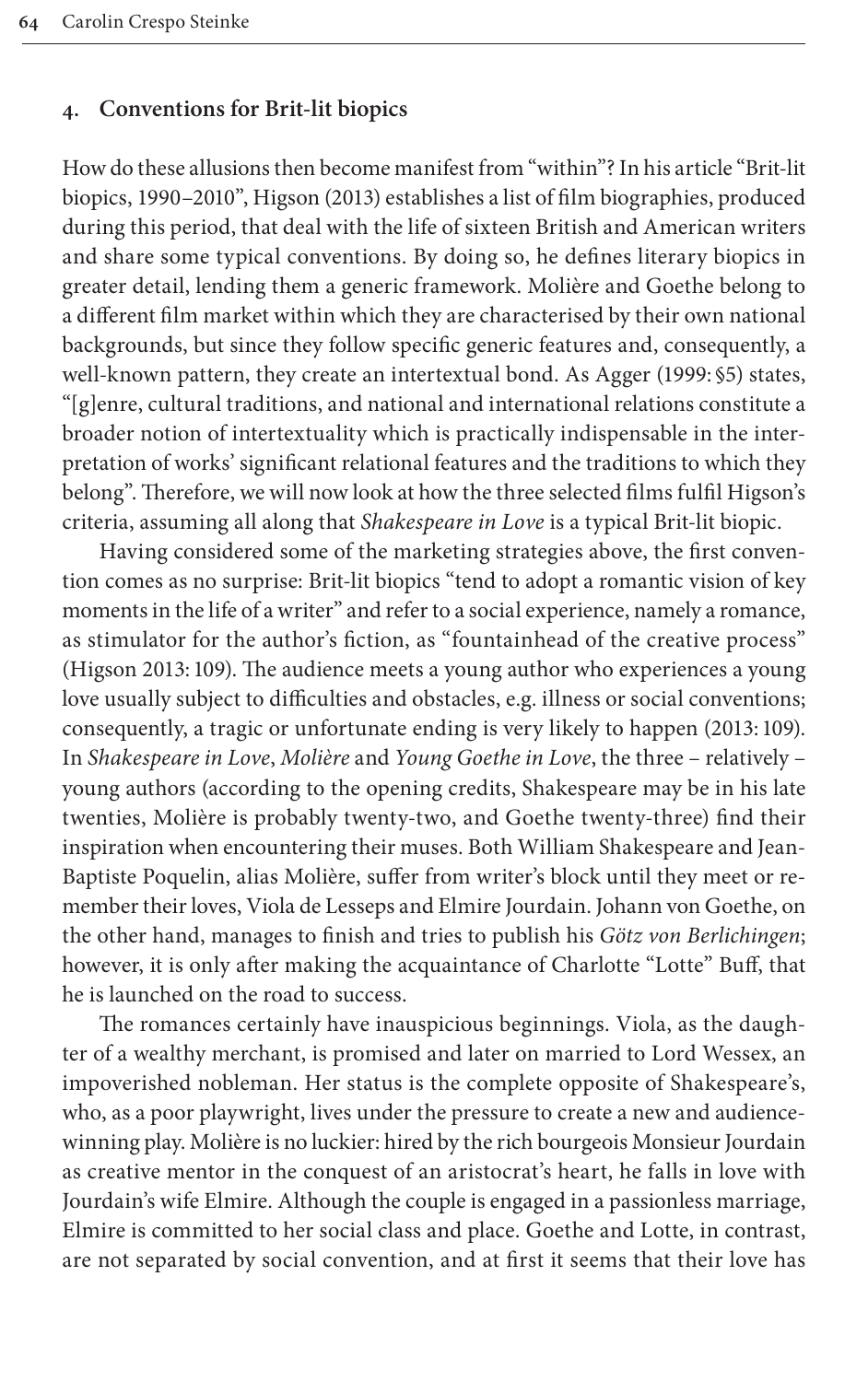fortune on its side. Nevertheless, as the daughter of a poor widow and the eldest of eight children, she is promised, like Viola, and later on married to Albert Kestner, a respected and affluent councillor at court who, as fate would have it, happens to be Goethe's superior. In addition to this focus on love and romance, it is also worth mentioning that these muses are all portrayed as strong-minded and witty women who stand up to the other sex (except for the father or authority figure), distinguish themselves by their self-confidence and cleverness, and show deep admiration for literature and theatre.

The second genre convention Hi[gson identifie](#page-17-1)s in the Brit-lit biopics is that they reflect a contrast or tension between, on the one hand, "biographical depth and historical substance" and, on the other, "the need to create a compelling cinematic drama with an engaging narrative" (Higson 2013: 110). Hence, they try to lend the writer and the facts surrounding his or her life authenticity and truth and, at the same time, they have to offer the audience something more than just the mere, and quite often unspectacular, act of writing. The three selected films follow this convention. They communicate to the audience right from the outset that what they are going to see concerns a real historical person, set in a real historical context: (i) they explicitly foreground the adaptation of a biography by giving the famous writer's name in the title, to capture the attention and provoke literary interest; (ii) they use opening credits to indicate date, historical period and setting as well as some introductory information on the author or situation; and (iii) [they weave direct or indirect quotations from](#page-17-10) the author's works into the plot, with references to works and historical reality thereby serving as proof of authenticity. However, the biopics also "fictionalise a crucial moment in the writers' lives" (Carretero-González & Rodríguez-Martín 2012: 26). Apart from filling a biographical gap in *Shakespeare in Love* and *Molière*, by reconstructing a specific period of which we lack knowledge, they give us a plausible yet speculative autobiographical explana[tion regardin](#page-17-11)g the writers' inspiration for one of their major works, whether *Romeo and Juliet*, *Tartuffe* or *The Sorrows of Young Werther*. For each of these a parallel with the writer's life is established, so that biography and work are interwoven, which Kiefer (2013: 38) refers to as the combination of creation and retrospective view. In the end, the writers become their own heroes and experience and suffer what these protagonists have undergone. In the process, [the mo](#page-17-1)vies adapt not only the biographies but also the stories. Naturally enough, this fictionalisation and the possibility that the events could really have happened as portrayed increase the suspense and create a "compelling cinematic drama" (Higson 2013: 110).

Thirdly, Brit-lit biopics display the aforementioned 'hybrid' character, by combining different film genres – i.e. romantic, costume and heritage drama – and being directed at various target groups, "the 'literate' audience, the audience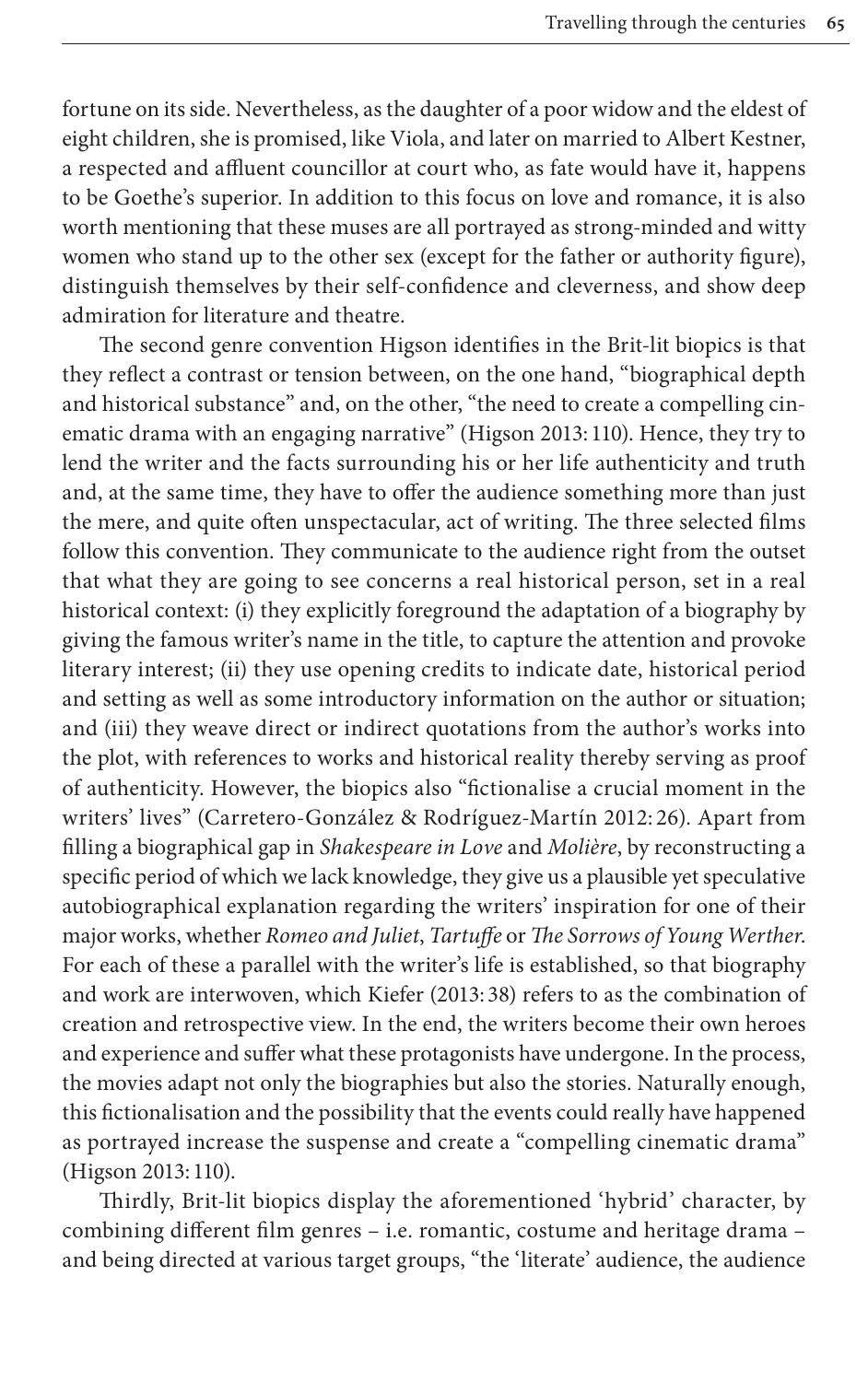for middlebrow costume drama; and the female audience for romantic drama" (Higson 2013: 109). Qualifying an audience more interested in costume drama as "middlebrow" may be somewhat inept. As defined in the Oxford Dictionaries, this term is still more often than not considered derogatory, designating something that is not that "demanding, involving, or having only a moderate degree of intellectual application". However, it is true that in the biopic a variety of different tastes and preferences is covered. Apart from displaying the (romantic) life of Shakespeare, Molière and Goethe, and therefore dealing with a well-known "literary" subject, the whole mise en scène, speech included, is adapted to the historical period, providing insight into a country's national past and cultural history. Whereas the first two of Higson's conventions can be clearly identified in the films studied, this third characteristic is more difficult to grasp as the transition between one genre and the other is rather fluid. [As C](#page-17-10)arretero-González & Rodríguez-Martín state, "[…] it is not always easy to establish the boundaries between the biopic and other genres, since a biographical film very often morphs into any other depending on the nature of the subject depicted" (2012: 22).

Establishing conventions carries the danger of judging all the literary biopics together. [Howev](#page-18-3)er, Shachar retorts that in the past their characteristics and function have somehow been neglected and they have been regarded "simply as another example of cinematic biopics and costume dramas or period dramas (often called 'heritage' films)" (2013:199). For that reason, the genre approach helps to acknowledge the biopic's importance and "*raison d'être*" and, what is more, makes it possible for the audience to recognise its instances. As Moine u[nderli](#page-17-12)nes, "[t]he naming of genres may seem ultimately arbitrary, but generic labels are also interpretive categories, revealing what we think films are abo[ut and](#page-17-12), in the case of imported foreign labels, where we consider their formula to come from." (2014: 55). As she notes, "different labels simultaneously reveal and propose interpretive perspectives through which films are both received and understood" (2014: 115).

*Molière* and *Young Goethe in Love* display the characteristics and distinguishing features of Brit-lit biopics when it comes to the scaffolding of their plots: the portrayal of romantic life and the interplay between fictionalisation and historical authenticity. They are recognisable as literary biopics, differentiating themselves from other film biographies and, at the same time, establishing above all a connection to *Shakespeare in Love* through the subject of the canonical author and the manner in which these conventions are embedded.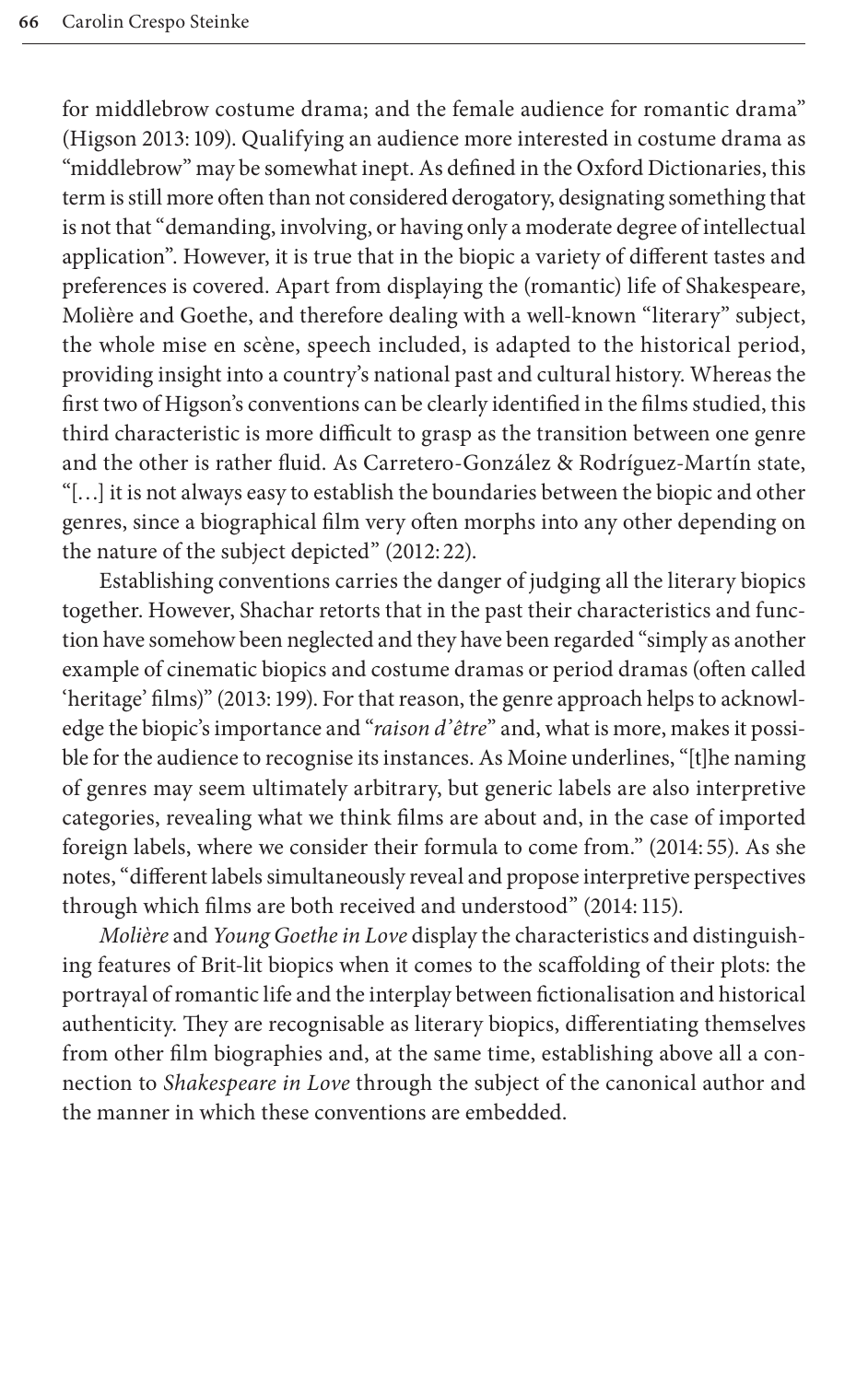## **5. Intertextuality in the films studied**

In order to highlight the embedding of these conventions, this section focuses on the films' use of direct intertextual references, mainly literary sources. Taking into account that it is the works that distinguish the authors, conferring fame and renown on them, forging the link between the personalities and what they wrote seems logical. In any case, we do expect literary biopics to quote the writer, and to expose us to his art because a literary biopic without reference to the protagonist's works would somehow be incomplete, perhaps even tedious, since the writer's life is sometimes rather uneventful. At the same time, these intertexts can also steer and influence the representation of the author to a large extent, emphasising parts of his personality or using them to construct the plot. Particularly interesting about the selected films is that they do not only embed literary works into the storyline but, moreover, make allusions to the present, integrating today's screen audience into the historical background.

## **5.1** *Shakespeare in Love*

Principally and broadly speaking, *Shakespeare in Love* revolves around Will – as he is called in the film – who, fruitlessly and under severe time pressure, tries to write his play *Romeo and Ethel, the Pirate's Daughter*. Fearing that he has already lost his gift, he meets Viola de Lesseps at her house party, falls in love and regains his inspiration. Parallel to the development of their romance, Will then composes *Romeo and Juliet* act by act, deriving the plot of the two star-crossed lovers from his own emotional experience – with a little bit of help from Christopher Marlowe. Because the play will be staged, the premiere being the film's climax, we can perceive this creation from a threefold perspective: Will and Viola's love story as they actually experience it in "real" life, the writing down of the story on paper, and the rehearsal and final performance. Since *Romeo and Juliet* is the major literary intertext, familiar elements are reviewed[, e.g. parts of](#page-17-3) sce[nes, especially the](#page-17-4) balcony scene right after their first encounter, but also (slightly modified) quotes such as "I say a plague on both their houses", during and outside the rehearsal. Even figures like the nurse make their appearance. Klett (2001) and Jiménez Aguilar (2013), who provided a detailed intertextual analysis of the play's presence in the film, spotted additional references to other works, notably *The Two Gentlemen of Verona*, *Hamlet*, *Twelfth Night*, *Antony and Cleopatra*, as well as Sonnet 18 and 130, which are also visualised through characters, quotations or scenes.

However, what is especially interesting and notable about the film and distinguishes it from other literary biopics is that it "creat[es] a dialectical relationship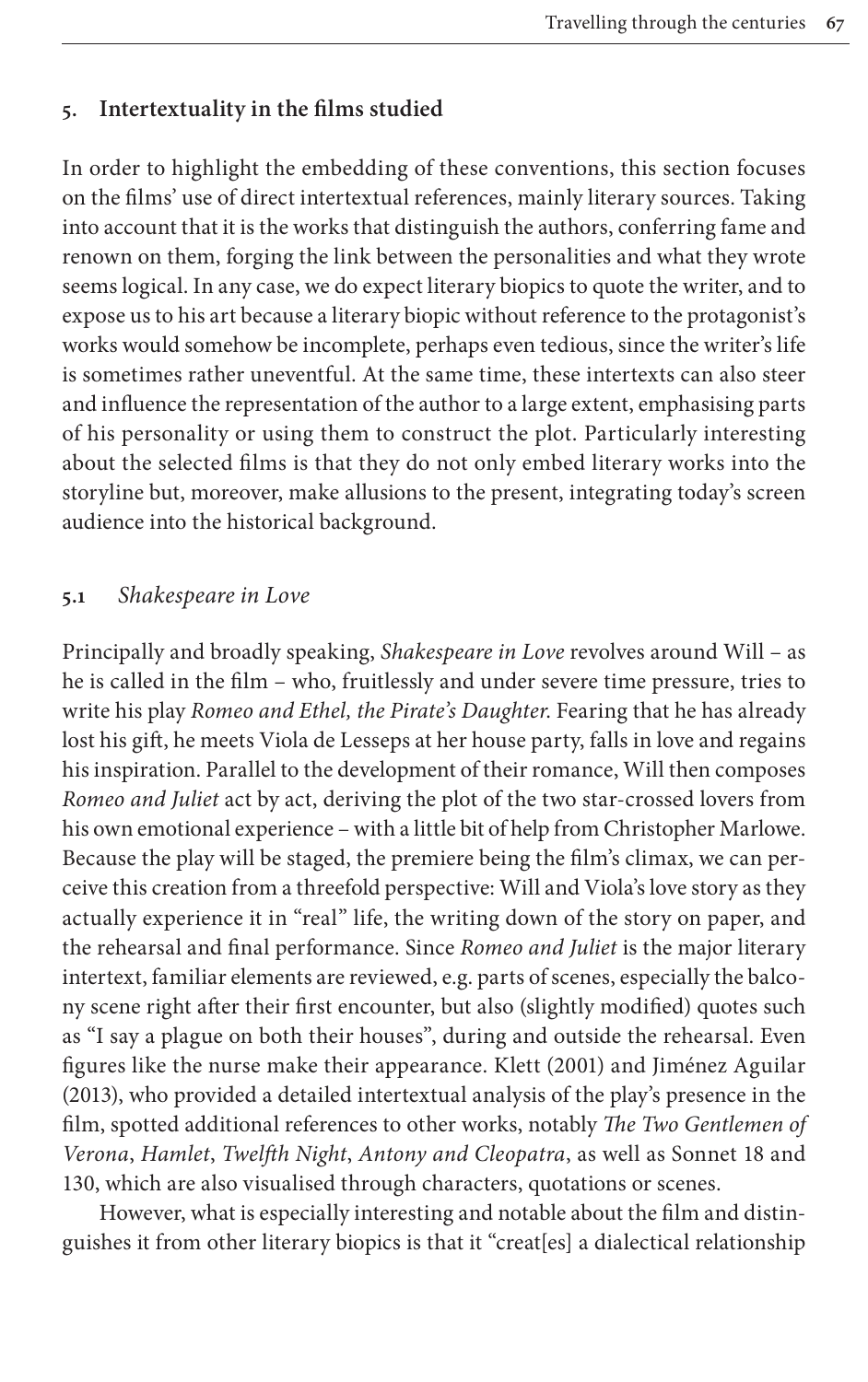between past and present" (Klett 2001: 25). By interweaving anachronisms into the plot the film establishes a connection to the current period, hence forging the link with today's audience. For example, shortly after the opening of the film, the camera focuses on a mug in Will's room, with the inscription "A present from Stratford-upon-Avon". On the one hand, this anachronistic detail anticipates the author's present fame and popularity, as the tourist magnet and *star* he will be[come](#page-17-3); on the other hand, because Shakespeare uses this mug as a bin for his failed signature and writing exercise, it also ironically reflects on his past and future success as a playwright. Will's green leather jacket or "punkish leather doublet" (Klett 2001: 25) hardly fits the 17th century but shows him in a fresh, attractive and almost go-getting light. In addition, we see Will attending his weekly appointment with the psychotherapist Dr Moth: he lies down on a daybed to talk about his lost inspiration and the relation to his wife Anne Hathaway in Stratford. The allusion to psychoanalysis normalises the author, by representing him as a kind of John Doe rather than the genius the critical industry has promoted him into, a man who has ordinary worries and calls upon a specialist's help to overcome them. Apart from this, the film interweaves puns into the dialogues. For example, right before the premiere of *Romeo and Juliet*, Will finds himself in a fix after the "female" lead dropped out. In despair he turns to Mr. Henslowe. But the owner of the Rose theatre, always forcing himself to be more optimistic, insists "The show must…", whereupon Will asks him to finish his sentence with the words: "Go on". As a run-on line both phrases spell out the contemporary judgement on the ruthless nature of show business, creating a parallel between the functioning and machinery of theatre, back then, and of film, nowadays.

Compared to *Molière* and *[Young Goe](#page-17-5)the in Love*, Madden's biopic on the Bard is by far the most romantic of the three films, putting special emphasis on the relationship with Viola and showing how this love could have inspired the creation of Romeo and Juliet. However, Franssen (2014: 109), who strongly argues for the film's American nature and its targeting an American audience with contemporary American themes, rightly qualifies this judgement:

> For the modern groundlings, then, the film presents a simple romantic story with knockabout farce. The hero loses the girl, but gets the money, and the experience needed to write the first credible love tragedy. For t[he literate view](#page-17-0)ers, however, there is a feast of intertextual recognition, […].

Just as Shakespeare in his lifetime used "prewritten texts" which he "variously adapt[ed], complicate[d], parodie[d], refute[d], subvert[ed]" (Lynch 1998: 4), so does this biopic creatively adapt the play with the aim of constructing an entertaining plot. Far from representing the real William Shakespeare it highlights different concepts attached to his canonical "character." Hence, because of its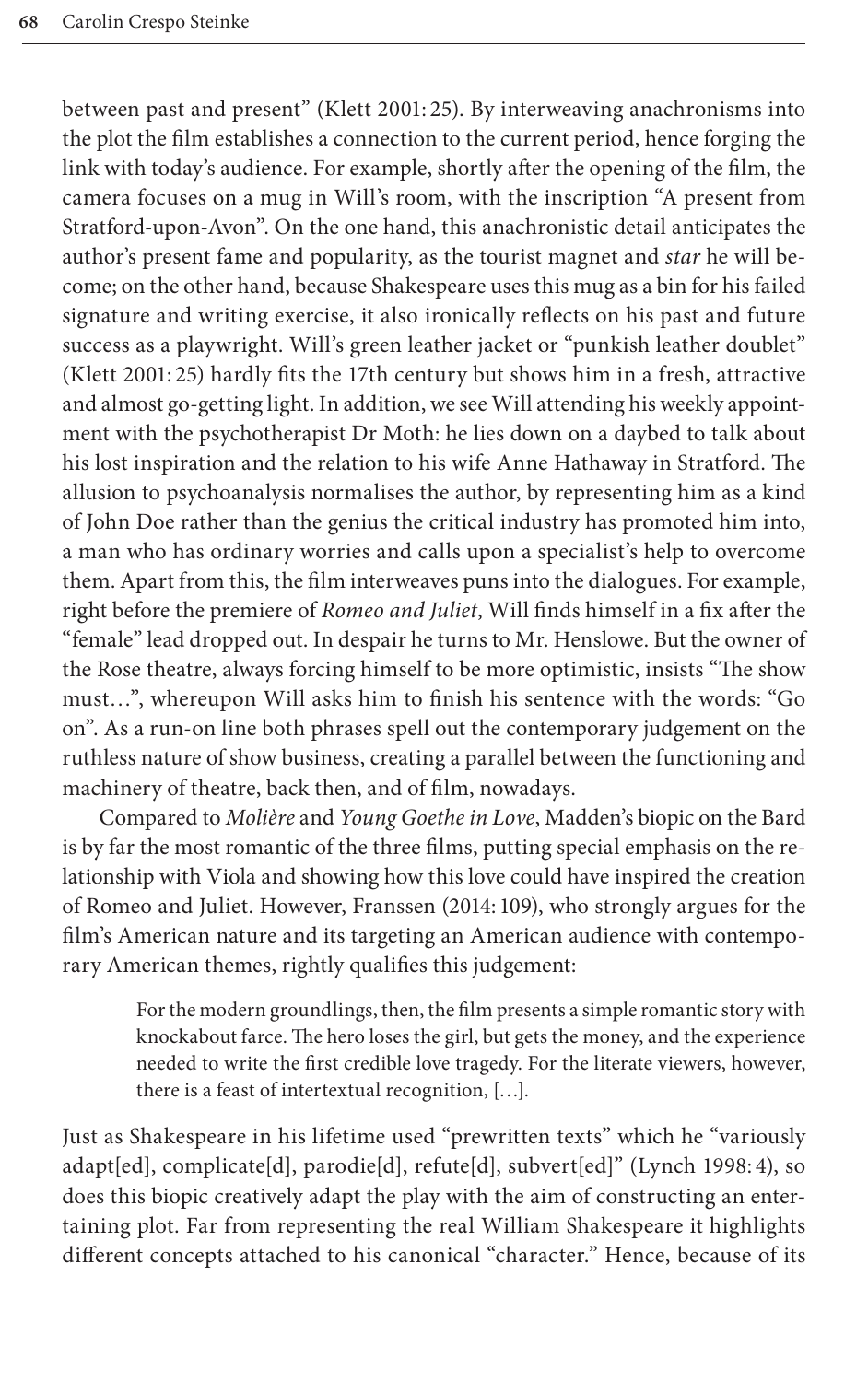ahistorical nature and the many references to the present, the film can be regarded as a "mock-biopic" (Carretero-González & Rodríguez-Martín 2012: 26), reflecting on Shakespeare's image and st[atus as tour](#page-17-3)ist attraction and institution in world literature. On the one hand, the film presents him as a "cultural icon whose non-diegetic life takes on all the baggage that comes with four centuries of criticism, adulation, speculation and adaptation" (Klett 2001: 28). On the other hand, as the Shakespeare industry grew, the question of the authorship of the works ascr[ibed to him](#page-17-3) arose and Madden's biopic gives a possible answer to it. By inserting visual, linguistic and situation-bound anachronisms, it somehow dissolves Shakespeare's canonical aura and aims to "make him readily understandable to everyone" (Klett 2001: 27).

#### **5.2** *Molière*

The French biopic's plot focuses on Molière's attempt to avoid prison. Having proven his comical talent, he has infiltrated into Jourdain's household so that he can secretly help him win the marchioness's heart. To keep Jourdain's wife Elmire in the dark about his extramarital intentions, Molière is disguised as clergyman and private tutor, and, to make this role convincing, adopts principles that could not be more unworldly. It is precisely when introducing himself for the first time to Elmire that Molière spontaneously and without prior thought chooses the name "Tartuffe", thus identifying one of the film's principal intertexts. For contrary to *Shakespeare in Love*, Tirard's film not only interweaves literary references into the storyline but is actually a combination of several of Molière's plays, mixing different characters, plots and recurring motifs to fictionalise a six-month period for which theatre historians lack biographical evidence.

As a result of this mixing of plays, there are a number of narrative threads. Molière alias Tartuffe is the "devout swindler" based on the eponymous play. Unintentionally he embodies the religious hypocrite who uses the power of religion in his own favour, contrary to his pious beliefs. Elmire, too, is part of the story but, instead of appearing as stepmother, here she is the responsible and clever wife who at first despises Molière and his apparent views, but soon enough falls in love with him, even planning their joint escape. Monsieur Jourdain represents "le bourgeois gentilhomme", a naive middle class businessman whose aim is to rise through the social ranks and become an aristocrat. In the film he not only takes writing and acting lessons with Molière to impress his beloved Celimène with a play especially written and performed for her, he also learns to fence, dance, paint and play music, as in the original play. Consequently, his figure highlights the false virtues and standards of the bourgeoisie. Another character taken from Molière's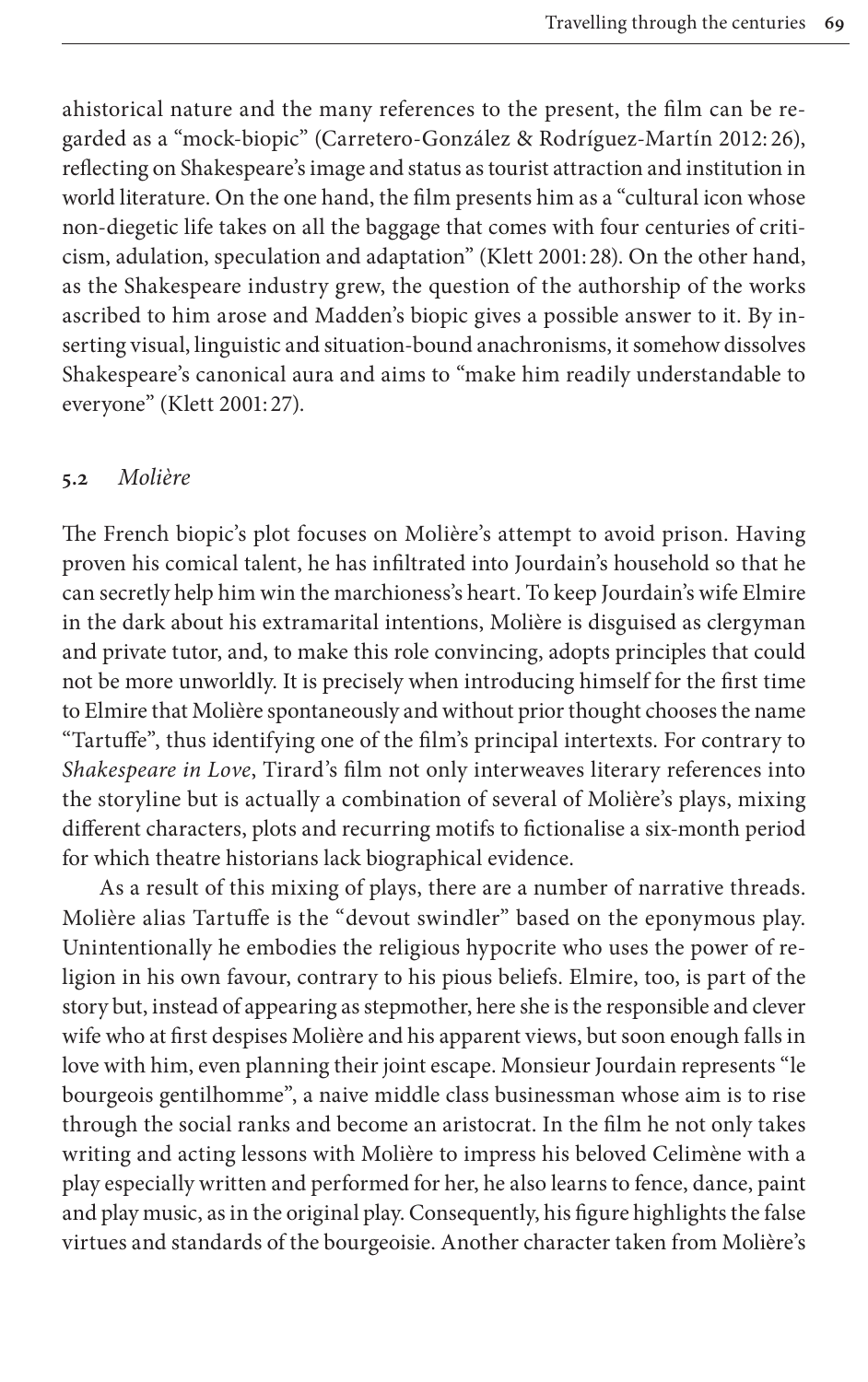play is the scheming Dorante, who constantly flatters his friend Jourdain but in truth scorns and abuses him for his own purposes, e.g. for living above his means and conquering Celimène's heart. For her part, the coquettish and self-regarding marchioness, who loves to be the focus of attention and gossip in company, hails from *Le Misanthrope* rather than being modeled after Dorimène in *Le Bourgeois-Gentilhomme*. By adding her to the plot, Tirard fleshes out his satirical portrait of French aristocratic society with its feigned kindness and insincerities. Last but not least, the story of Henriette, the Jourdains' daughter, is taken from *Les Femmes Savantes*: it integrates the forced marriage with Dorante's son Thomas and its cancellation due to a little cunning invented by Molière. Finally, another interesting source comes into play: Luigi Pirandello's *Six Characters in Search of an Author* (1921). As argued by Noel Peacock, who compares Ariane Mnouchkine's 1978 eponymous film version with Laurent Tirard's use of the play in *Molière*, the latter "himself explains that the main plot of his *Molière* is inspired by Pirandello's work *Six Personnages en quête d'auteur*, a play where the author is asked by his characters to write a piece about them" (2012: 473, translation mine). This intertext makes it not only possible for the writer to "meet" the figure that originated from his own pen, but it also assumes theatrical characteristics and notions, embedding a 20th century Italian play into the 17th century French setting of a 21st century film production.

Aside from these literary intertexts, *Molière*, too, makes reference to the present – although to a far lesser extent than *Shakespeare in Love*. However, what is particularly striking here is that the allusions grant the audience "superior" knowledge over the characters and the historical period. In one specific scene, Molière, under pressure to write a new comedy for the king but suffering from writer's block, stands on a table in a tavern and drunkenly proclaims that someday, people will know French as "the language of Molière". The whole tavern laughs at him and his unrealistic vision, considering him a dreamy fool that will never ever achieve his goals. However, we directly feel empathy with the author because today French is indeed proverbially dubbed Molière's language, as German is Goethe's and English is Shakespeare's. In another scene, the Jourdain family sits together with Dorante and Thomas to discuss the approaching marriage of their children. Thomas, unlike his father but like Monsieur Jourdain, is a merchant, interested in new ways of trading and expanding the market. He therefore explains that producing in Spain will lower the production costs and increase the profits. Dorante, who is much more convinced that the only strategy to attain wealth is by marrying rich, mocks his son and proposes ironically: "Yes? Why not China?" Here, we laugh at Dorante and his limited mindset though the "farce" his figure generates is also characteristic of the whole biopic.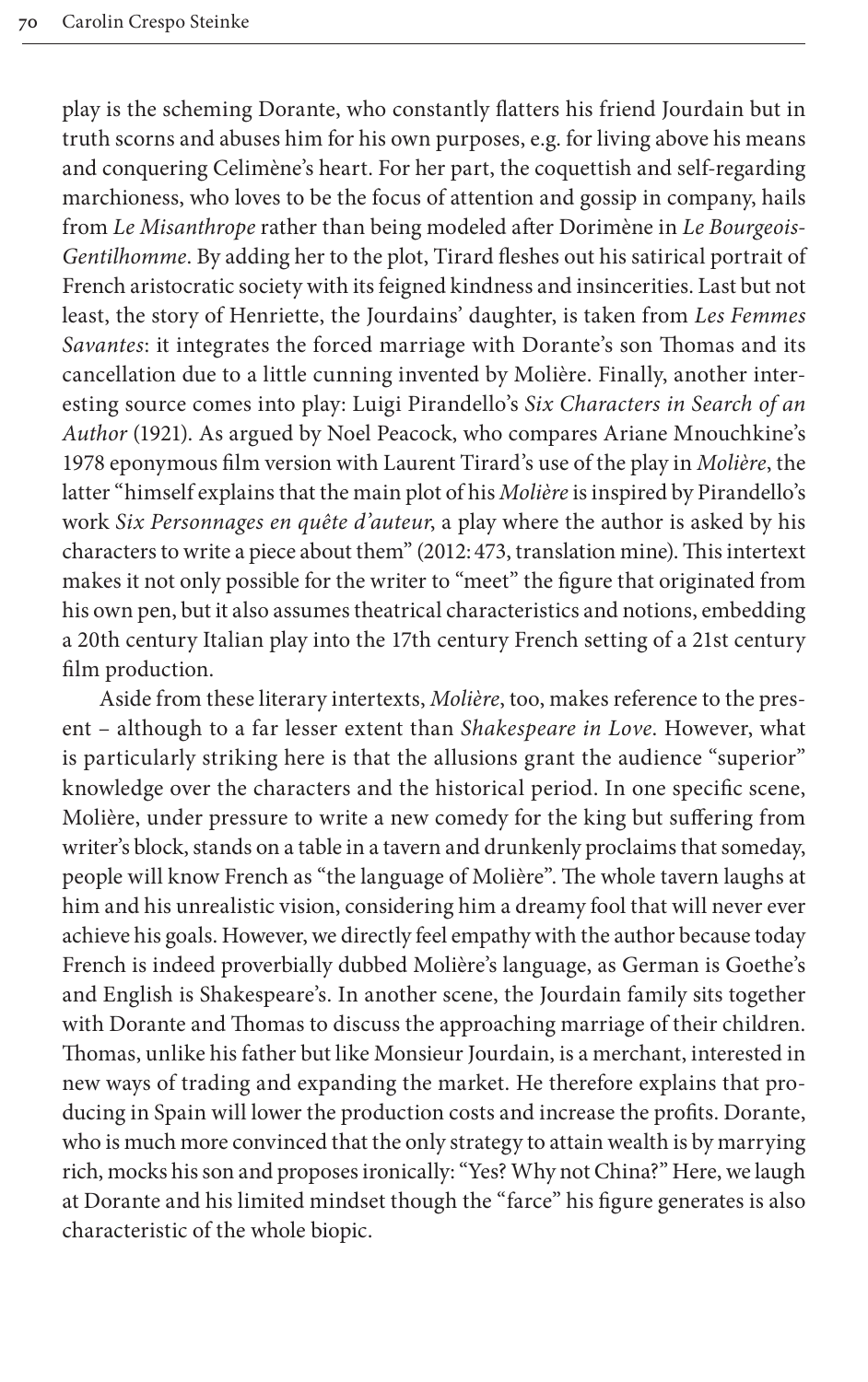Through this mosaic of intertextual references, the film works as satire, parodying the conditions, ideals and behaviours of different social classes by choosing a representative and imposing an excessive characterisation on him or her. In the process, Molière himself is transformed into an object of his own social criticism and observation, since he is closely involved with the people he most detests. Although one is not informed about the content of the intertexts, the social critique of human flaws is still identifiable due to the exaggerated performances, especially of Molière's uncomfortable and clumsy clergyman as played by Romain Duris but also the human flaws of Monsieur Jourdain (Fabrice Luchini), Celimène (Ludivine Sagnier) and Dorante (Eduard Baer). As a result, rat[her th](#page-17-12)an being a portrayal of the author and his romantic life – which, in fact, completely fades into the background – *Molière* becomes a reflection of his art or "signature". Franssen's conviction that inspiration is "based on texts rather than experience" (2014: 109) could not be more to the point: a good work – here a biopic – does not derive from the (author's) personal experience but from different sources that enrich the content and plot. *Molière* illustrates this perfectly: although the film suggests that Molière was inspired by his own life to write *Tartuffe*, in the end it is a patchwork of plots and characters that, put together and intertwined with each other, creates a new play in the style of Molière – a comedy the French author himself could have written because it ironically reflects his observation of the society and world he lived in. Viewed from this perspective, Tirard's biopic [ca](#page-12-0)n be understood as the filmic counterpart to Edmond Geffroy's 1857 painting *Molière et les caractères de ses comédies*, assembling the "master" and his "creatures". The only difference is that here, unlike in the film, the author is just a silent observer.<sup>5</sup>

This form of intertextuality has altogether the same effect as in *Shakespeare in Love*: it dissolves the canonical aura and mak[es us](#page-17-12) meet the author on equal, human footing. As Moine points out, "the epic spirit of Ariane Mnouchkine's *Molière* (1978) […] is simply absent from the 2007 film by Laurent Tirard, who turns Molière into a character from his own comedies" (2014: 57).

## **5.3** *Young Goethe in Love*

<span id="page-12-0"></span>In *Young Goethe in Love* the main literary intertext is *The Sorrows of Young Werther* (1774), with the author in both coming to terms with the frustrated love for Lotte Buff and the tragic suicide of his friend Jerusalem. The film portrays the development and failure of Goethe and Lotte's affair and, to a lesser extent, Jerusalem's

**<sup>5.</sup>** For more information on the painting see http://www.comedie-francaise.fr/histoire-etpatrimoine.php?lang=en&id=265.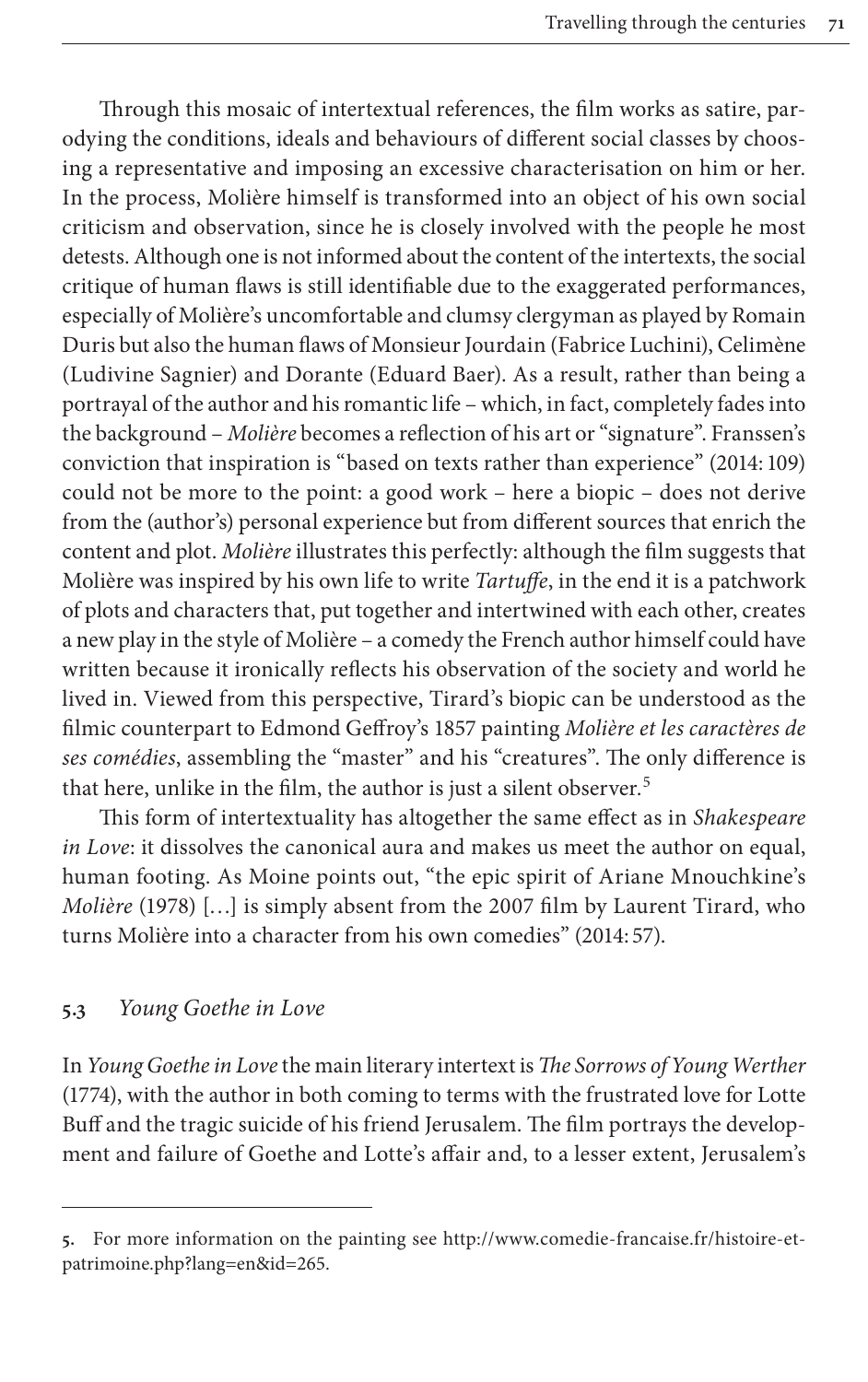fate as an inspiration for the climax of the work. The fusion of the author (Johann) and his character (Werther) is most apparent as visualized in two key scenes. The first occurs after the encounter with Lotte and her spilling red wine on his jacket, when Goethe wakes up the next morning and remembers that he has nothing new to wear. Jerusalem then gives him a less than fashionable blue and yellow jacket and, therefore, symbolically lends him his role. The s[ec](#page-13-0)ond scene comes towards the end, when Goethe writes down the ill-fated story and uses at first his own name Johann, only to cross it out and replace it with "Werther", thereby exposing the influence of his experience as witnessed in the filmic fiction.<sup>6</sup>

This parallel is just one plot element. Intertextual references to other literary works by Goethe and other authors are used to represent the young Goethe and his inner struggle between, on the one hand, responsibility and the need to lead a "serious" life – imposed by his authoritarian father and society – and, on the other hand, his passion for writing and wish to make a career out of it. This conflict is reflected particularly at the beginning of the film. When sending the manuscript of *Götz von Berlichingen* to the publishers, Goethe is filled with enthusiasm and anticipation. He breaks the news to his friends and appears self-confident, still believing his first work will be published in record time. T[wo](#page-13-0) scenes provide a stark contrast to this one. When Goethe fails his important law exam, one of the examiners remarks that, instead of studying conscientiously and diligently, he is much more interested in the "junk" produced by "Lessing, Shakeslear<sup>7</sup> or whatever those slobbish and dirty-minded people are called". After the failed exam, Goethe's father tries to bring his son back to his senses but when he sees him spend his time writing poems like the romantic "To the Moon", which he considers kitschy and ridiculous "scribbling", he questions even his son's manliness. To make matters worse, his father opens the publisher's negative answer which describes Goethe's *Götz von Berlichingen* as a drama showing his hard work but lack of real talent.

<span id="page-13-0"></span>Still, the film also relies on Goethe's *Faust* and one of its most famous lines to support a scene that not only highlights his "creative" side but represents a situation the viewers – independently of their age – should be familiar with. Goethe and Jerusalem accidentally run into "redhead", the latter's unhappy liaison, now mistaken for Lotte. Instantly, Jerusalem falls in love with her but he is too shy to go a step further. Goethe then comes to his rescue and, adapting Faust's introduction

**<sup>6.</sup>** In addition, Lotte constantly addresses Johann as "Werter Herr Goethe" (literally: valued Mr Goethe). The adjective in this, nowadays, antiquated form of address creates a linguistic association with the protagonist in *The Sorrows of Young Werther*.

**<sup>7.</sup>** Apart from allowing for a possible link with *Shakespeare in Love*, the examiner's statement and mispronunciation of the English playwright's name also convey the inferior status of the literary profession and of Goethe's "literary nonsense".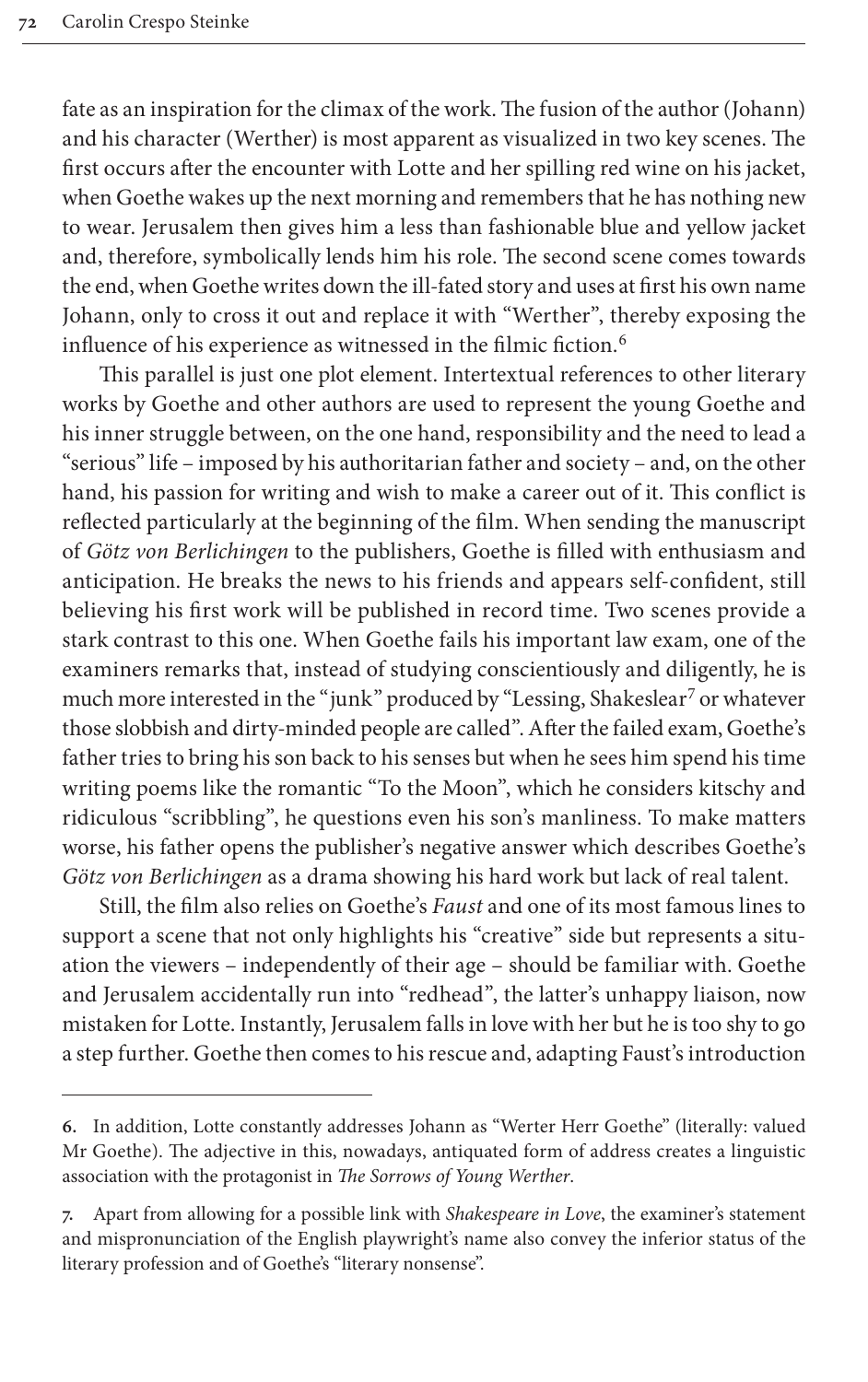to Margarete, asks: "Fair young lady, may he make so free as to lend you his arm and company?" (Goethe 2001: 71).

This scene from *Faust* is just one (content-related) example of an intertextual allusion through which *Young Goethe in Love*, like its predecessors, bridges the canonical author's era and that of the present movie audience thanks to the hindsight it has of the writer's entire literary output, including the works not yet written at the time the film is set.

The punctuation used in the film's German title *Goethe!* is particularly conspicuous when it comes to linguistic and rhetorical strategies of updating the movie's historical subject and finding a contemporary audience for it. The use of the exclamation mark indeed invites comparison with the plus sign in Baz Luhrmann's *Romeo + Juliet*, by equally implying a modernised and "fresh" version of the author in order to attract an audience that otherwise might not be interested. A related strategy seems used in Goethe's gross reaction to his fellow students' mocking remarks about the failed exam, as he draws "LECKET MICH!" into the snow which literally translates into "LICK ME!" At first glance, the phrase combines a modern "swear word" with older German, especially by applying the ending -et reserved for the second pe[rs](#page-14-0)on plural. Particularly younger people will find this amusing, assuming that it represents an adaptation of Goethe's language to the present. Nonetheless, the phrase is actually, in a slightly modified version, taken from Goethe's *Götz von Berlichingen*. 8 Furthermore, in the scene with his friends, where he shares his joy over having finished his play, the three young men drink to Goethe's much anticipated success and invent the toast "Sturm und Trank", literally "storm and drink". Here the German literary movement "Sturm und Drang" is transformed into a rhyming toast, fitting the author's description in the opening credits ("He talks a lot and drinks not little") and showing him in an amusing and daring way. Last but not least, the film alludes to Goethe's subsequent fame and popularity, during and after his life-time. In the final sequences, the author learns that his book *The Sorrows of Young Werther* has been successfully published. He enters a library and notices that several of its readers have copied his distinctive clothing style (Jerusalem's blue and yellow jacket), thereby demonstrating the hype the writer and artist created. The movie thus reflects upon how fandom originates, how we as readers, viewers or fans respond to the popularity of a "star" and, at the same time, contribute to the construction of his image.

<span id="page-14-0"></span>When we take into account the different literary and anachronistic intertexts of the selected films, *Young Goethe in Love* is probably the biopic most intent upon attracting a younger audience. Apart from speculating on how exactly the romance

**<sup>8.</sup>** The original states "[…] er kann mich im Arsche lecken!", meaning literally "[…] he can kiss my ass!"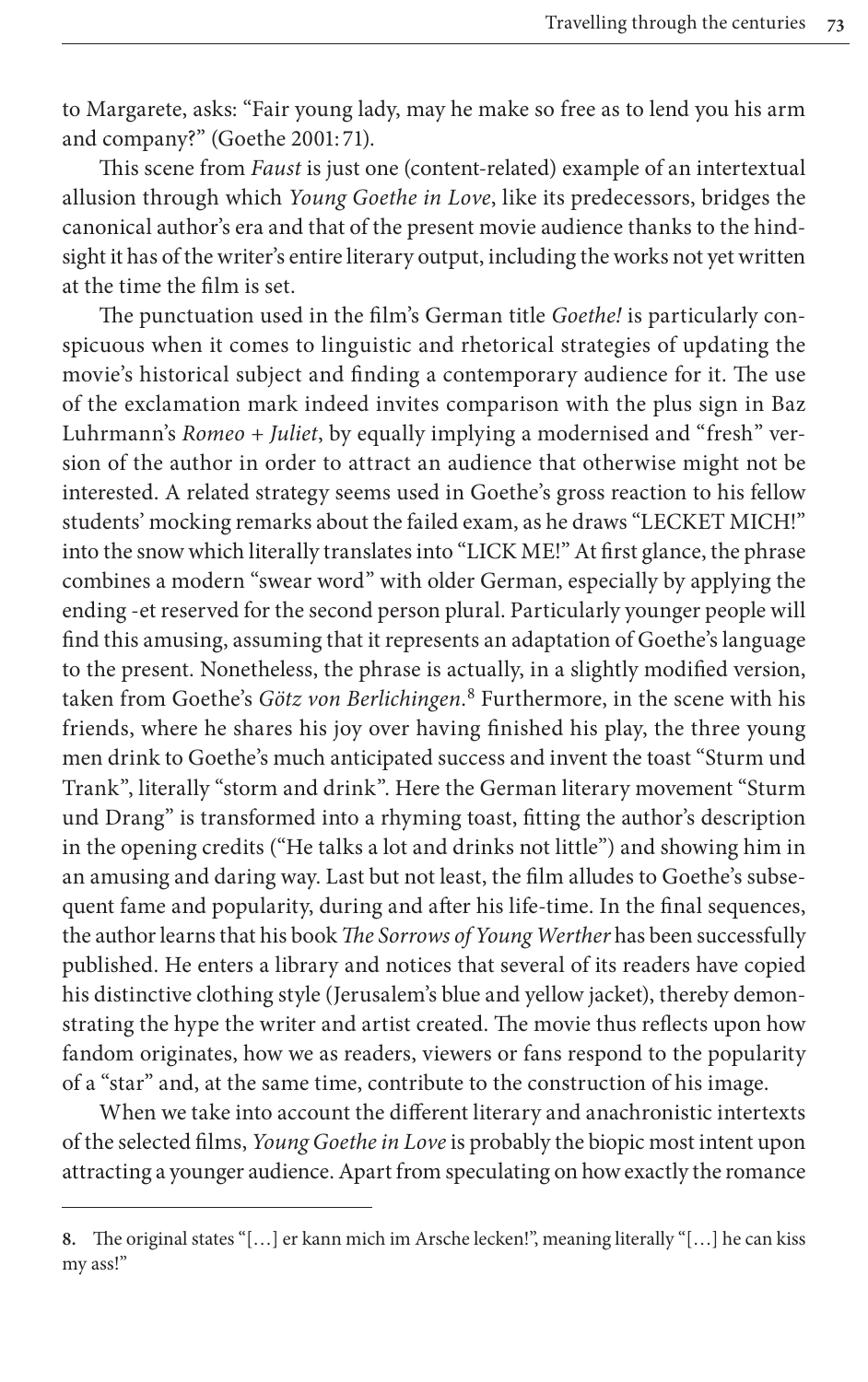with Lotte could have inspired the writing of *The Sorrows of Young Werther*, the film places special emphasis on the representation of a young Goethe, struggling with problems and situations many youngsters are familiar with, still far removed from the compulsory reading subject at schools. In contrast to Madden's Shakespeare and Tirard's Molière, Stölzl's Goethe has not yet found the road to success but is still dreaming of getting his works published and becoming a serious writer. By presenting him in a casual, amusing, sometimes clumsy and dreamy way, torn between self-confidence and self-doubt, like all adolescents, the canonical author is "de-glorified" and the youthful audience's identification with him made easier. Moreover, it is important to point out that, unlike the other two biopics, *Young Goethe in Love* includes verbal references whose reach is in all likelihood very culture-specific; that is to say, the film addresses a German-speaking audience able to identify and capture the puns (as opposed to more "international" puns in *Shakespeare in Love* and *Molière*).

#### **6. Conclusion**

This article proposed an analysis of the intertextual relationships between *Shakespeare in Love*, *Molière* and *Young Goethe in Love* and the effects these create, both on the portrayal of the canonical author and on t[he 21st century](#page-17-1) audience.

In order to lay bare the intertextual connections, the analysis adopted a threefold perspective, considering (i) allusions made in the films' marketing and promotion, (ii) the conventions for literary biopics as charted by Higson (2013), and (iii) intertextual references to literary sources and anachronisms within each of the three films. Though from different European cultural backgrounds and national film markets, the French and German biopic have both been shown to spin an intricate intertextual web. This web identifies them as literary biopics following "Brit-lit characteristics" but, more importantly, creating a strong connection to *Shakespeare in Love*. The way the authors' own works are interwoven and the strategy of including different visual, linguistic and situation-bound anachronisms to construct the plot result in a similar adaptation of a writer's life. By taking Madden's biopic as a starting point and inspiration, the two postmillennial films distance themselves from the average love story or "how the genius became genius" narrative. By using intertextuality – and intentionally and amusingly playing with the viewers' familiarity with *Shakespeare in Love – Molière* and *Young Goethe in Love*, too, travel through time: they cross different centuries and forge a link to the present, closing or at least reducing the temporal gap, making it possible for the audience to share the author's everyday experience of life, to make him descend from the literary "Olympus" and to catch a glimpse of what lurks behind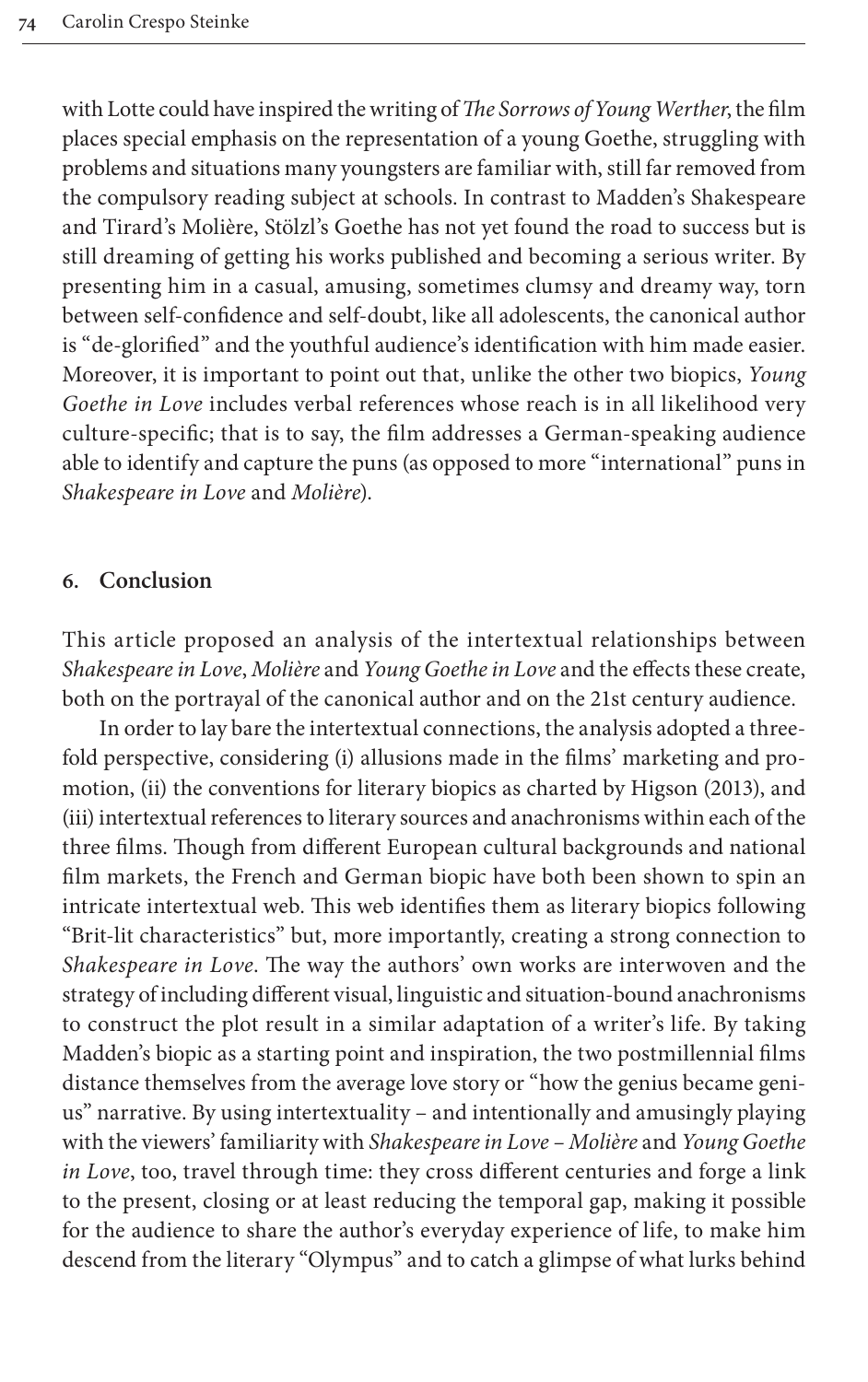the canonical façade. Especially for younger generations whose only connection to the writers is the school syllabus, this fresh image represents a new way of accessing them and an opportunity to broaden or develop an interest in literary reading. Canonical authors are known to have a more *literate* audience (in the narrowest sense of the word) – increasing the *film* audience is an alternative way of approaching their creations.

Upon closer inspection, though, the extended intertextuality of these literary biopics also makes it possible to differentiate the writers' portraits and enhance the films' meaning. *Shakespeare in Love* reflects on the Bard as *public persona* as well as subject of research from today's perspective, mocking the different images that are attached to him and presenting the audience with a modern, 21st century version of Shakespeare. *Molière*, on the other hand, introduces the audience to the author's creation and work, paying tribute to the playwright's genius, by surveying his skills and recurrent motifs, rather than being a biopic about the life of Jean-Baptiste Poquelin. *Young Goethe in Love*, finally, represents Johann Wolfgang von Goethe at the very beginning of his career, still unknown, in the hope of attracting a young audience that can personally identify with him and the situations experienced. These relative emphases and contextual settings, with allusions to the authors' cultural background, show that despite the similar strategy – the use of literary and anachronistic intertexts as well as the resulting "deglorification" – in the end, the actual representations of the three writers diverge. Hence, the French and German biopic take *Shakespeare in Love* as inspiration and basis to rewrite a writer's life for their own national symbols: they transform their own "canonical" images and lend them a new, fresh and unexpected personality, changing our perception of the author and drawing special attention to what may be the true purpose of these fictions: to provide pleasure and entertainment.

This double effect is what makes these modern versions of Shakespeare, Molière and Goethe take a different, alternative approach towards adapting literary lives. For these reasons, the three films [studied can b](#page-18-5)e considered examples for biopics that augur a new direction, "a new focus on the cultural persona of the author which is used as an avenue to explore recovered marginal histories and to challenge traditional forms of historical inquiry" (Shachar 2013: 201–202).

#### <span id="page-16-0"></span>**References**

Agger, Gunhild. 1999. Intertextuality revisited: Dialogues and negotiations in media studies. Canadian Aesthetics Journal 4. <http://www.uqtr.ca/AE/vol\_4/gunhild.htm> (Last accessed 5 November 2016).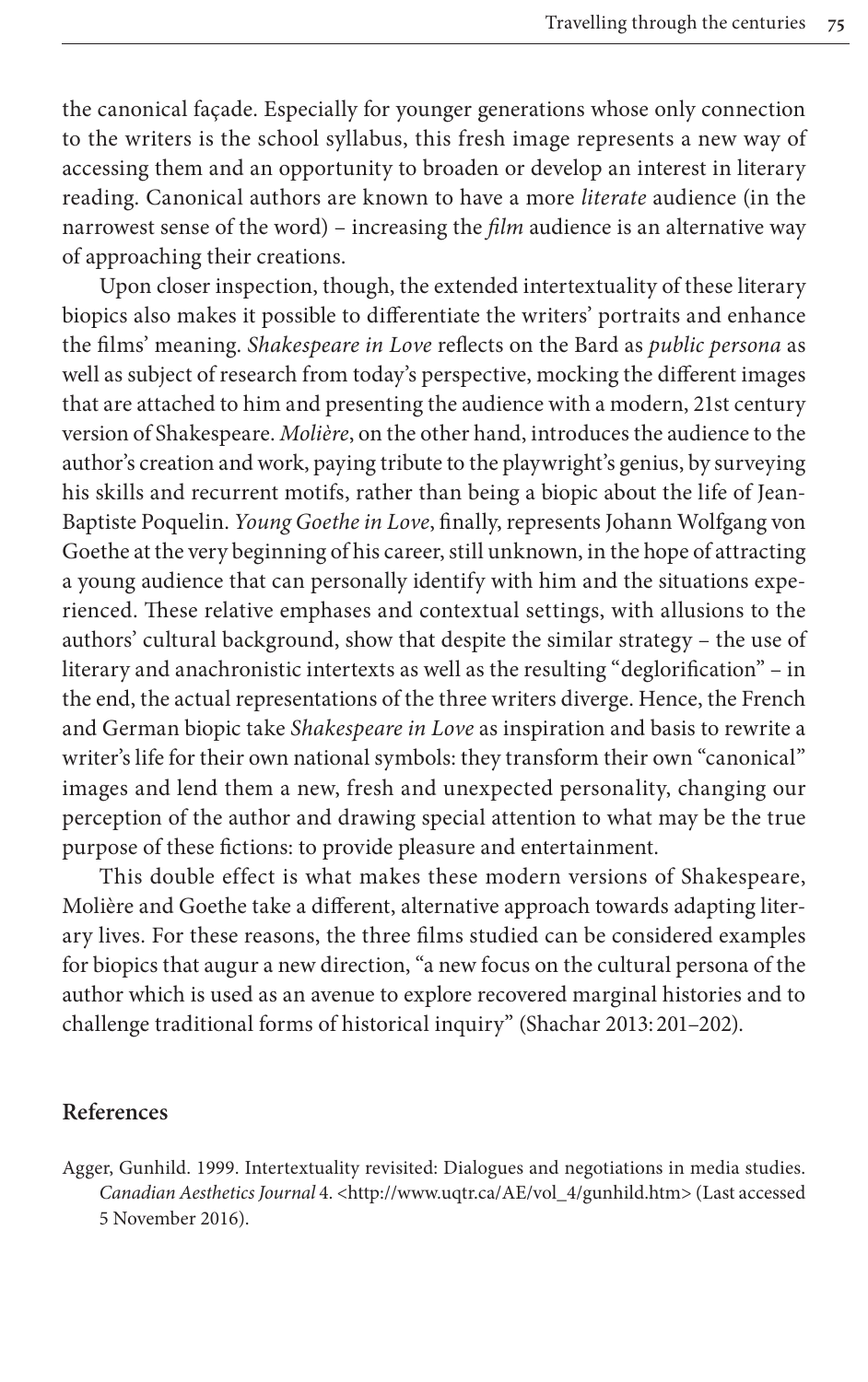- <span id="page-17-9"></span>Aragay, Mireia. 2005. Introduction – Reflection to refraction: Adaptation studies then and now. In *Books in Motion: Adaptation, Intertextuality, Authorship*, Mireia Aragay (ed.). Amsterdam and New York: Rodopi, 11–34.
- <span id="page-17-6"></span>Aragay, Mireia & Gemma López. 2005. Inf(l)ecting *Pride and Prejudice*: Dialogism, intertextuality, and adaptation. In *Books in Motion: Adaptation, Intertextuality, Authorship*, Mireia [Aragay \(ed.\). Amsterdam and New York: Rodopi, 201–219.](http://www.jasna.org/persuasions/on-line/vol29no1/cano-garcia.html)
- <span id="page-17-10"></span>Cano López, Marina & María García-Periago. 2008. Becoming Shakespeare and Jane Austen in love: An intertextual dialogue between two biopics. *Jane Austen Society of North America* 29 (1). <http://www.jasna.org/persuasions/on-line/vol29no1/cano-garcia.html> (Last accessed on 5 November 2016).
- <span id="page-17-8"></span>Carretero González, Margarita & María Elena Rodríguez Martín. 2012. Life through a lens: Writers and the biopic. In *Many-Coated Men: Studies in Honour of José Antonio Díaz López and Ian Maccandless*, Celia Wallhead & Isabel María Andrés Cuevas (eds). Granada: Editorial Universidad de Granada, 21–27.
- <span id="page-17-5"></span>Elliott, Kamilla. 2003. *Rethinking the Novel/Film Debate*. Cambridge: Cambridge University Press.
- <span id="page-17-2"></span>Franssen, Paul J. C. M. 2014. Shakespeare's life on film and television: *Shakespeare in Love* and *A Waste of Shame*. In *Adaptation, Intermediality and the British Celebrity Biopic*, Maddalena Pennacchia & Márta Minier (eds). Farnham and Burlington: Ashgate, 101–113.
- Freeman Loftis, Sonya. 2011. A less than original screenplay: Bernard Shaw's influence on *Shakespeare in Love*. *South Atlantic Review* 76 (3): 111–127.
- <span id="page-17-1"></span>Goethe, Johann Wolfgang von. 2001. *Faust*. Trans. Walter Arndt. Cyrus Hamlin (ed.). New York: Norton.
- <span id="page-17-4"></span>Higson, Andrew. 2013. Brit-lit biopics, 1990–2010. In *[The Writer on Film: Screening L](http://digibug.ugr.es/bitstream/10481/27842/1/MASTER%20DISSERTATION%20JIMENEZ%20AGUILAR.pdf)iterary Authorship*[, Judith Buchanan \(ed.\). Basingstoke: Palgrave M](http://digibug.ugr.es/bitstream/10481/27842/1/MASTER%20DISSERTATION%20JIMENEZ%20AGUILAR.pdf)acmillian, 106–119.
- <span id="page-17-11"></span>Jiménez Aguilar, Elisa. 2013. *With tears and a journey: Recreating Shakespeare's life on screen*. Master dissertation, University of Granada. <http://digibug.ugr.es/bitstream/10481/27842/1/ [MASTER%20DISSERTATION%20JIMENEZ%20AGUILAR.pdf> \(Last accesse](http://www.goethezeitportal.de/fileadmin/PDF/db/wiss/goethe/kiefer_weltliteratur_zu_pferde.pdf)d on 5 [Novem](http://www.goethezeitportal.de/fileadmin/PDF/db/wiss/goethe/kiefer_weltliteratur_zu_pferde.pdf)ber 2016).
- <span id="page-17-3"></span>Kiefer, Klaus H. 2013. Weltliteratur zu Pferde - Philipp Stölzls Film 'Goethe!'. Goethezeitportal 11. <http://www.goethezeitportal.de/fileadmin/PDF/db/wiss/goethe/kiefer\_weltliteratur\_ zu\_pferde.pdf> (Last accessed on 5 November 2016).
- <span id="page-17-7"></span>Klett, Elizabeth. 2001. *Shakespeare in Love* and the end(s) of history. In *Retrovisions: Reinventing the Past in Film and Fiction*, Deborah Cartmell, Ian Q. Hunter & Irmela Whelehan (eds). Lo[ndon: Pluto Press, 25–40.](http://dx.doi.org/10.1017/CCOL0521849624.005)
- <span id="page-17-0"></span>Lanier, Douglas. 2007. William Shakespeare, filmmaker. In *The Cambridge Companion to Literature on Screen*, Deborah Cartmell (ed.). Cambridge: Cambridge University Press, 61–74. doi:10.1017/CCOL0521849624.005
- Lehmann, Courtney. 2002. *Shakespeare Remains*. Ithaca and London: Cornell University Press.
- <span id="page-17-12"></span>Lynch, Stephen J. 1998. *Shakespearean Intertextuality*. London: Greenwood Press.
- Madden, John. 1998. *Shakespeare in Love*. Universal Pictures, Bedford Falls Productions, Miramax.
- Moine, Raphaëlle. 2014. The contemporary French biopic in national and international contexts. In *The Biopic in Contemporary Film Culture*, Tom Brown & Belén Vidal (eds). New York and London: Routledge, 52–67.